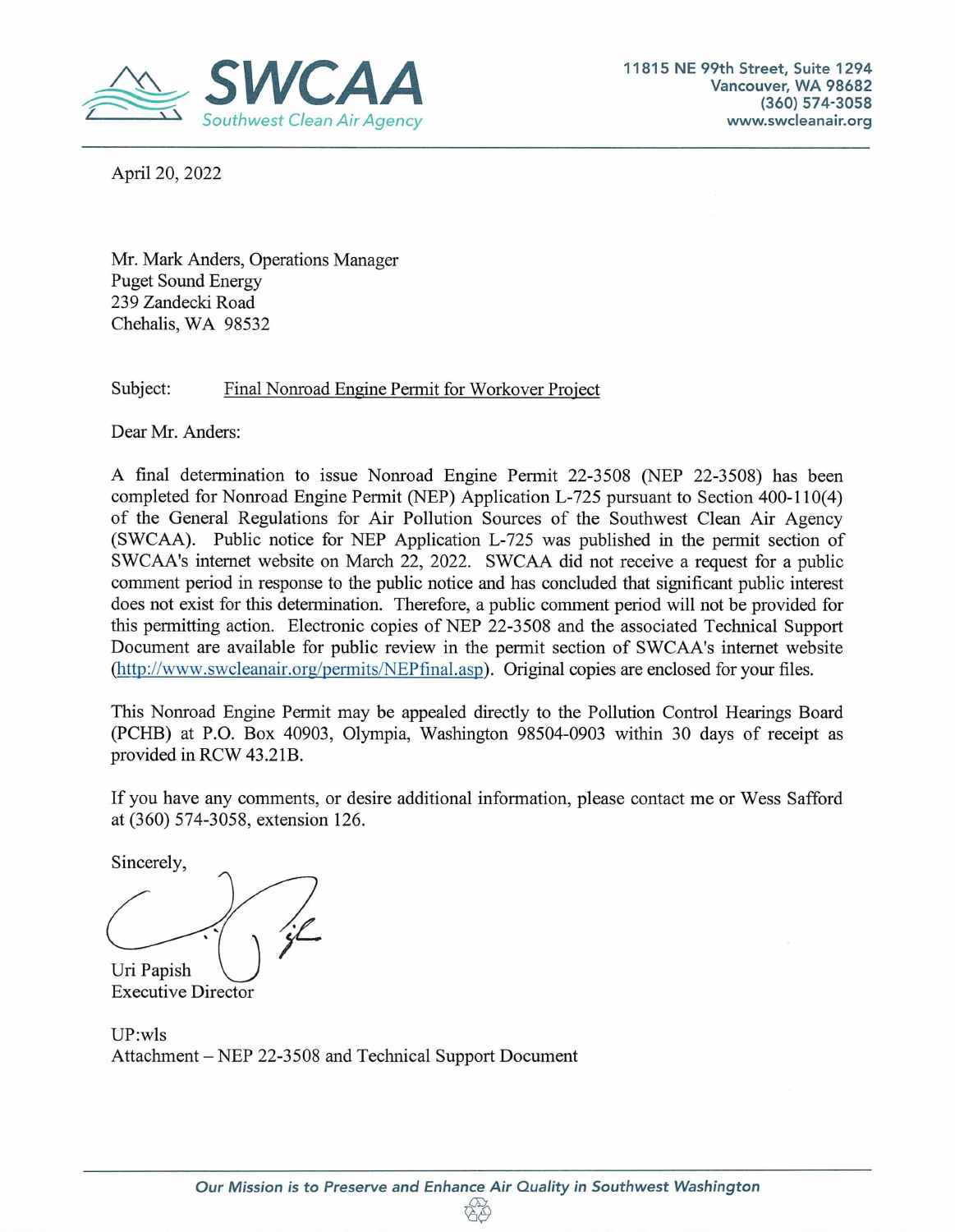

#### **NONROAD ENGINE PERMIT 22-3508**

**Date: April 20,** 2022

Facility Name: Puget Sound Energy - Jackson Prairie<br>Physical Location: 239 Zandecki Road 239 Zandecki Road Chehalis, WA 98532





REVIEWED BY:

 $\frac{1}{2}$ 

Clint Lamoreaux, Chief Engineer

APPROVED BY:

Uri Papish, Executive Director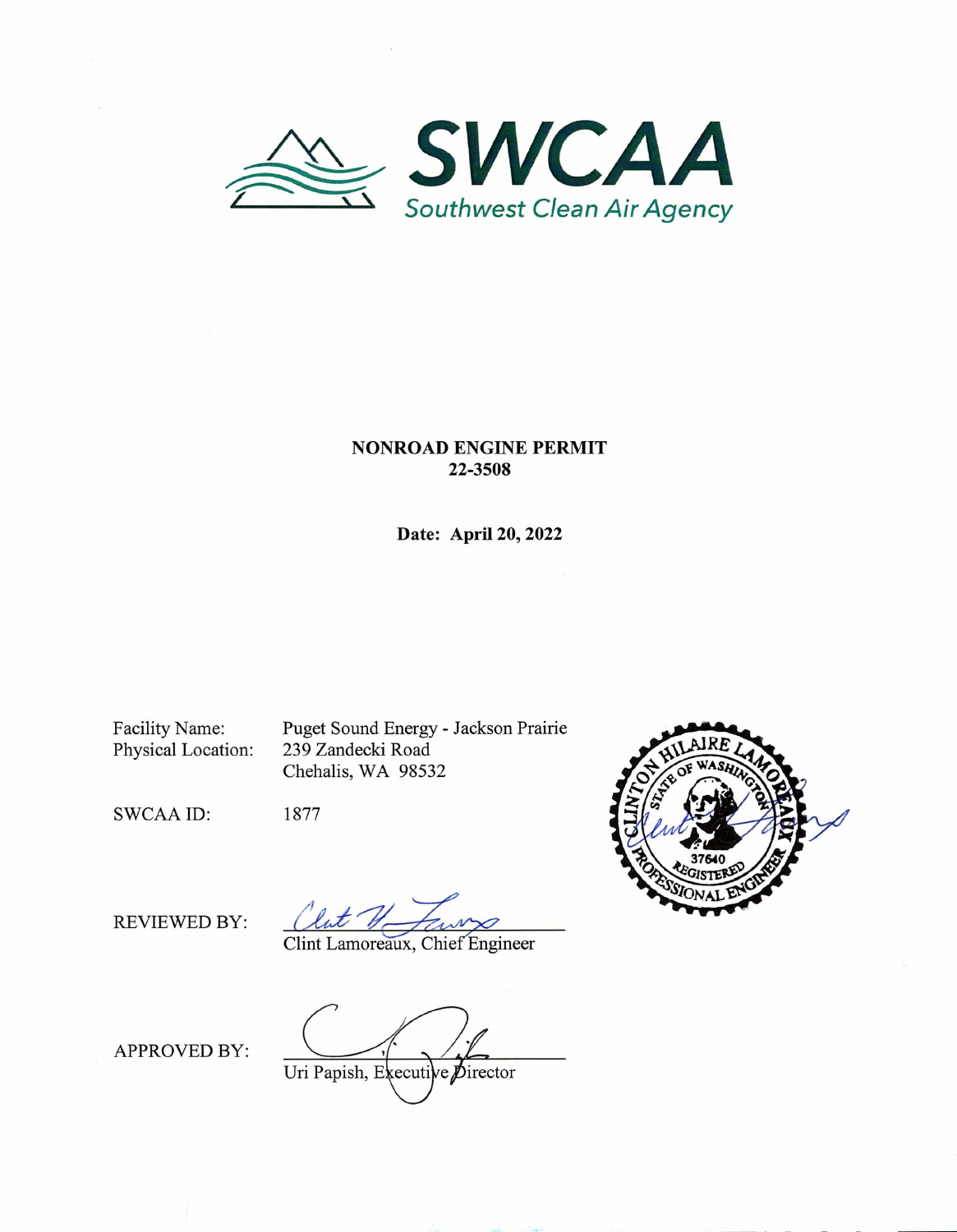# **TABLE OF CONTENTS**

| Section                                             | Page |
|-----------------------------------------------------|------|
| 1. Equipment/Activity Identification                |      |
| 2. Approval Conditions                              |      |
| <b>Emission Limits</b>                              |      |
| <b>Operating Limits and Requirements</b>            |      |
| Monitoring and Record keeping Requirements          | 2    |
| <b>Emission Monitoring and Testing Requirements</b> | 2    |
| <b>Reporting Requirements</b>                       | 3    |
| 3. General Provisions                               | 3    |
|                                                     |      |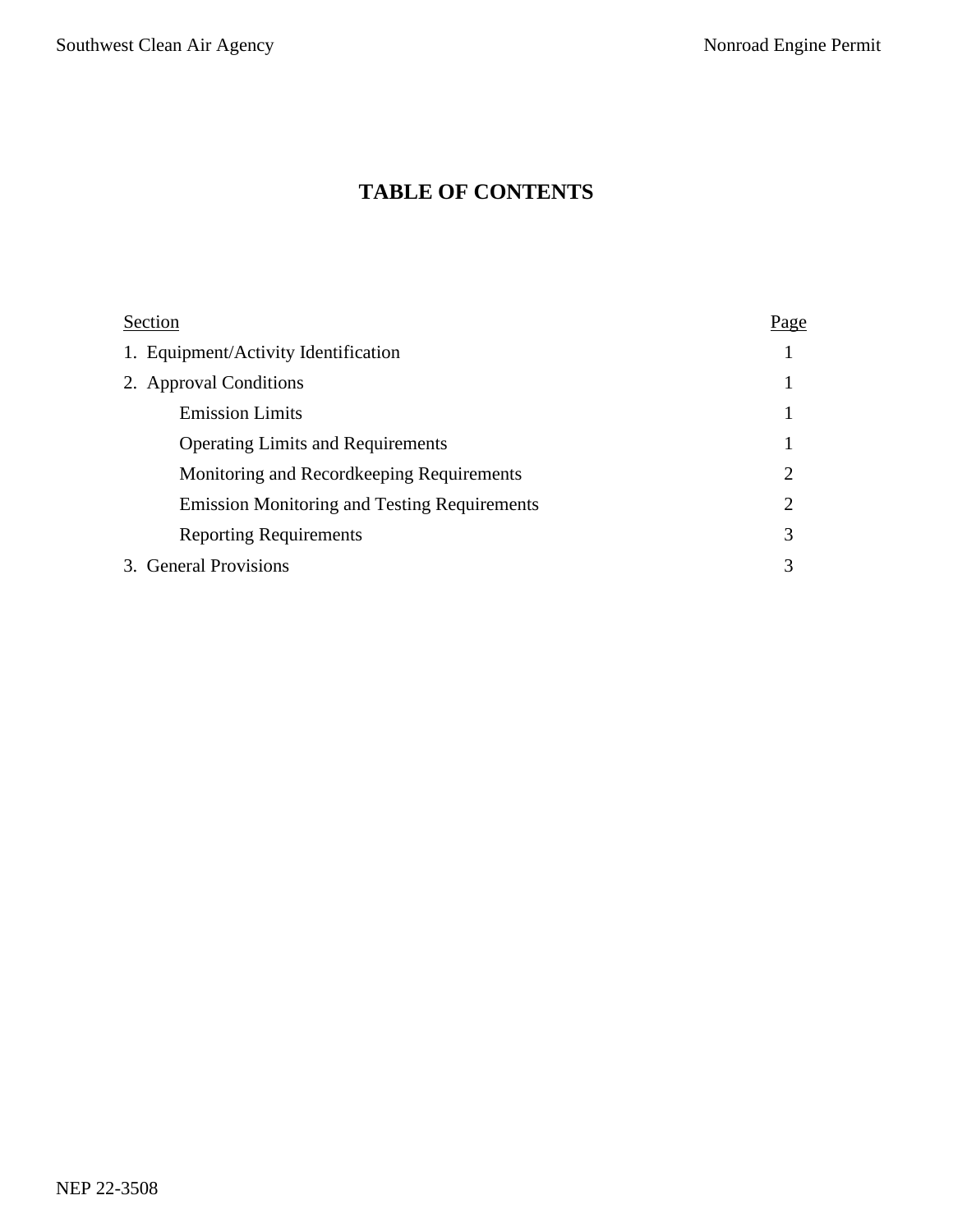| ID<br>No.      | <b>Generating Equipment/Activity</b>                    | <b>Control Measure/Equipment</b>                                |
|----------------|---------------------------------------------------------|-----------------------------------------------------------------|
| $\mathbf{1}$   | Nonroad Diesel Engine #1<br>(Detroit Diesel $-665$ bhp) | EPA Tier 3,<br>Ultra-low sulfur diesel $(\leq 0.0015\%$ by wt)  |
| 2              | Nonroad Diesel Engine #2<br>(JCB – 74 bhp)              | EPA Tier 4,<br>Ultra-low sulfur diesel $( \leq 0.0015\%$ by wt) |
| 3              | Nonroad Diesel Engine #3<br>(Volvo – 197 bhp)           | EPA Tier 4,<br>Ultra-low sulfur diesel $(\leq 0.0015\%$ by wt)  |
| $\overline{4}$ | Nonroad Diesel Engine #4<br>$(Volvo - 197 bhp)$         | EPA Tier 4,<br>Ultra-low sulfur diesel $(\leq 0.0015\%$ by wt)  |
| 5              | Nonroad Diesel Engine #5<br>$(Yanmar - 75 bhp)$         | EPA Tier 4,<br>Ultra-low sulfur diesel $(\leq 0.0015\%$ by wt)  |

# **1. Equipment/Activity Identification**

## **2. Approval Conditions**

The following tables detail the specific requirements of this permit. In addition to the requirements listed below, equipment at this facility may be subject to other federal, state, and local regulations. The permit requirement number is identified in the left-hand column. The text of the permit requirement is contained in the middle column. The emission unit, equipment, or activity to which the permit requirement applies is listed in the right-hand column.

#### **Emission Limits**

| No. | <b>Emission Limits</b>                                                                                                                                                       | Equipment/<br><b>Activity</b> |
|-----|------------------------------------------------------------------------------------------------------------------------------------------------------------------------------|-------------------------------|
| 1.  | Visible emissions from the nonroad diesel-fired engines must not exceed 10% opacity for<br>more than 3 minutes in any one-hour period as determined in accordance with SWCAA | $1 - 5$                       |
|     | Method 9 (See Appendix A of SWCAA 400) except during startup. For the purposes of                                                                                            |                               |
|     | this requirement, the startup period ends when the earlier of the following operating                                                                                        |                               |
|     | events occurs:                                                                                                                                                               |                               |
|     | The engine has reached normal operating temperature; or<br>(a)                                                                                                               |                               |
|     | The engine has been operating for 15 minutes.<br>(b)                                                                                                                         |                               |

#### **Operating Limits and Requirements**

| No. | <b>Operating Limits and Requirements</b>                                                                                         | Equipment/<br><b>Activity</b> |
|-----|----------------------------------------------------------------------------------------------------------------------------------|-------------------------------|
|     | Reasonable precautions must be taken at all times to prevent and minimize fugitive<br>emissions from plant operations.           | Facility-wide                 |
|     | The permittee must use recognized good practice and procedures to reduce odors to a $\vert$ Facility-wide<br>reasonable minimum. |                               |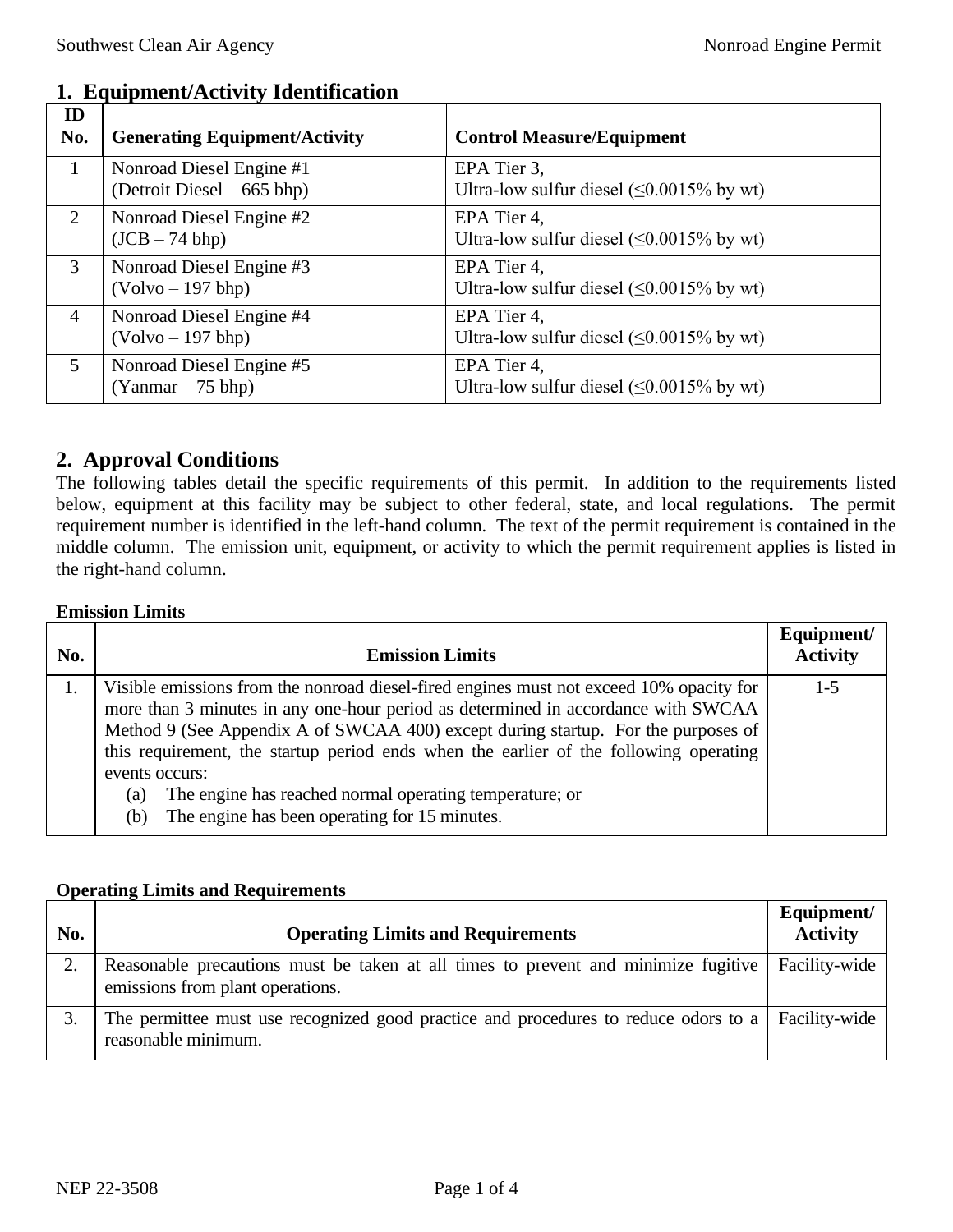| No. | <b>Operating Limits and Requirements</b>                                                                                                                                                                                                                                                                                                                                         | Equipment/<br><b>Activity</b> |
|-----|----------------------------------------------------------------------------------------------------------------------------------------------------------------------------------------------------------------------------------------------------------------------------------------------------------------------------------------------------------------------------------|-------------------------------|
| 4.  | Each pollution control device/measure must be in use whenever the associated production<br>equipment is in operation. Control devices must be operated and maintained in<br>accordance with the manufacturer's specifications and operated in a manner that<br>minimizes emissions.                                                                                              | $1 - 5$                       |
| 5.  | Emission units identified in this Permit must be maintained and operated in total and<br>continuous conformity with the conditions identified in this Permit. SWCAA reserves the<br>right to take any and all appropriate action to maintain the conditions of this Permit,<br>including directing the facility to cease operations until corrective action can be<br>completed. | $1-5$                         |
| 6.  | A nonresettable time totalizer must be maintained on each nonroad engine and used to<br>measure hours of operation.                                                                                                                                                                                                                                                              | $1-5$                         |
| 7.  | Nonroad diesel engines must only be fired on #2 diesel or better. The sulfur content of<br>the fuel fired in the diesel engines must not exceed 0.0015% by weight (15 ppm). A fuel<br>certification from the fuel supplier may be used to demonstrate compliance with this<br>requirement.                                                                                       | $1 - 5$                       |

### **Monitoring and Recordkeeping Requirements**

| No. | <b>Monitoring and Recordkeeping Requirements</b>                                                                                                                                                                                                                                                                                                                         | Equipment/<br><b>Activity</b> |
|-----|--------------------------------------------------------------------------------------------------------------------------------------------------------------------------------------------------------------------------------------------------------------------------------------------------------------------------------------------------------------------------|-------------------------------|
| 8.  | With the exception of data logged by a computerized data acquisition system, each record<br>required by this Permit must include the date and the name of the person making the<br>record entry. If a control device or process is not operating during a specific time period,<br>a record must be made to that effect.                                                 | Facility-wide                 |
| 9.  | All records required by this Permit must be kept for a minimum period of no less than<br>five years and must be maintained in a form readily available for inspection by SWCAA<br>representatives.                                                                                                                                                                       | Facility-wide                 |
| 10. | All air quality related complaints, including odor complaints, received by the permittee<br>and the results of any subsequent investigation or corrective action must be recorded for<br>each occurrence.                                                                                                                                                                | Facility-wide                 |
| 11. | Excess emissions and upset conditions must be recorded for each occurrence.                                                                                                                                                                                                                                                                                              | $1-5$                         |
| 12. | The following operational information for the nonroad diesel engines must be collected,<br>recorded at the intervals specified below, and readily available on-site for inspection:<br>Hours of operation for each nonroad engine<br>Must be recorded monthly<br>(a)<br>Fuel sulfur content of nonroad engine fuel<br>Must be recorded for each fuel<br>(b)<br>delivery. | $1-5$                         |

### **Emission Monitoring and Testing Requirements**

There are no emission monitoring or testing requirements for the approved equipment cited in this Permit.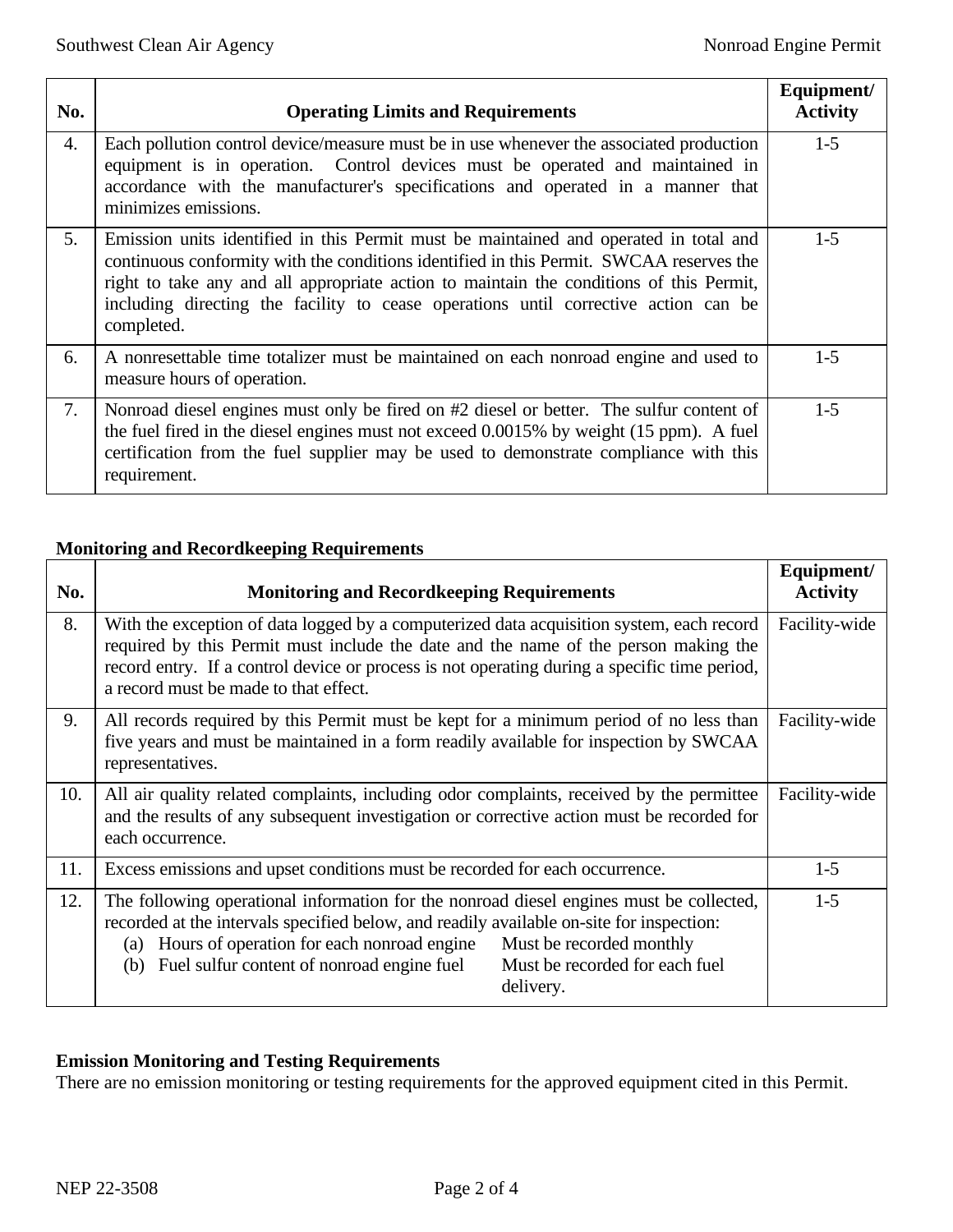## **Reporting Requirements**

| No. | <b>Reporting Requirements</b>                                                                                                                                                                                                                                                                                                                                                                                                                                                                                    | Equipment/<br><b>Activity</b> |
|-----|------------------------------------------------------------------------------------------------------------------------------------------------------------------------------------------------------------------------------------------------------------------------------------------------------------------------------------------------------------------------------------------------------------------------------------------------------------------------------------------------------------------|-------------------------------|
| 13. | All air quality related complaints received by the permittee must be reported to<br>SWCAA within three days of receipt. Complaint reports must include the following<br>information:<br>Date and time of the complaint;<br>(a)<br>Name of the complainant;<br>(b)<br>Nature of the complaint; and<br>(c)<br>Description of corrective action taken in response to complaint (if any).<br>(d)                                                                                                                     | Facility-wide                 |
| 14. | Excess emissions must be reported to SWCAA as follows:<br>As soon as possible, but no later than 12 hours after discovery for emissions<br>(a)<br>that represent a potential threat to human health or safety;<br>As soon as possible, but no later than 48 hours after discovery for emissions<br>(b)<br>which the permittee wishes to claim as unavoidable pursuant to SWCAA 400-<br>$107(1)$ ; and<br>No later than 30 days after the end of the month of discovery for all other<br>(c)<br>excess emissions. | $1 - 5$                       |
| 15. | The following emission-related information must be reported to SWCAA within 30<br>days of removing the nonroad engines from the facility:<br>Date of removal of engines;<br>(a)<br>Totals hours of operation for each nonroad engine; and<br>(b)<br>Estimated air emissions.<br>(c)                                                                                                                                                                                                                              | $1 - 5$                       |

## **3. General Provisions**

| No.            | <b>General Provisions</b>                                                                                                                                                                                                                                                                                                                                                                                                                                                                                             |
|----------------|-----------------------------------------------------------------------------------------------------------------------------------------------------------------------------------------------------------------------------------------------------------------------------------------------------------------------------------------------------------------------------------------------------------------------------------------------------------------------------------------------------------------------|
| A.             | For the purpose of ensuring compliance with this Permit, duly authorized representatives of the<br>Southwest Clean Air Agency must be permitted access to the permittee's premises and the facilities<br>being constructed, owned, operated and/or maintained by the permittee for the purpose of inspecting<br>said facilities. These inspections are required to determine the status of compliance with this Permit<br>and applicable regulations and to perform or require such tests as may be deemed necessary. |
| <b>B.</b>      | The provisions, terms and conditions of this Permit bind the permittee, its officers, directors, agents,<br>servants, employees, successors and assigns, and all persons, firms, and corporations acting under or<br>for the permittee.                                                                                                                                                                                                                                                                               |
| $\mathsf{C}$ . | The requirements of this Permit survive any transfer of ownership of the source or any portion thereof.                                                                                                                                                                                                                                                                                                                                                                                                               |
| D.             | This Permit must be posted conspicuously at or be readily available near the source.                                                                                                                                                                                                                                                                                                                                                                                                                                  |
| E.             | This Permit will be invalid if construction has not commenced within eighteen (18) months from date<br>of issuance, if construction is discontinued for a period of eighteen (18) months or more, or if<br>construction is not completed within a reasonable time.                                                                                                                                                                                                                                                    |
| F.             | This Permit does not supersede requirements of other Agencies with jurisdiction and further, this<br>Permit does not relieve the permittee of any requirements of any other governmental Agency. In<br>addition to this Permit, the permittee may be required to obtain permits or approvals from other<br>agencies with jurisdiction.                                                                                                                                                                                |